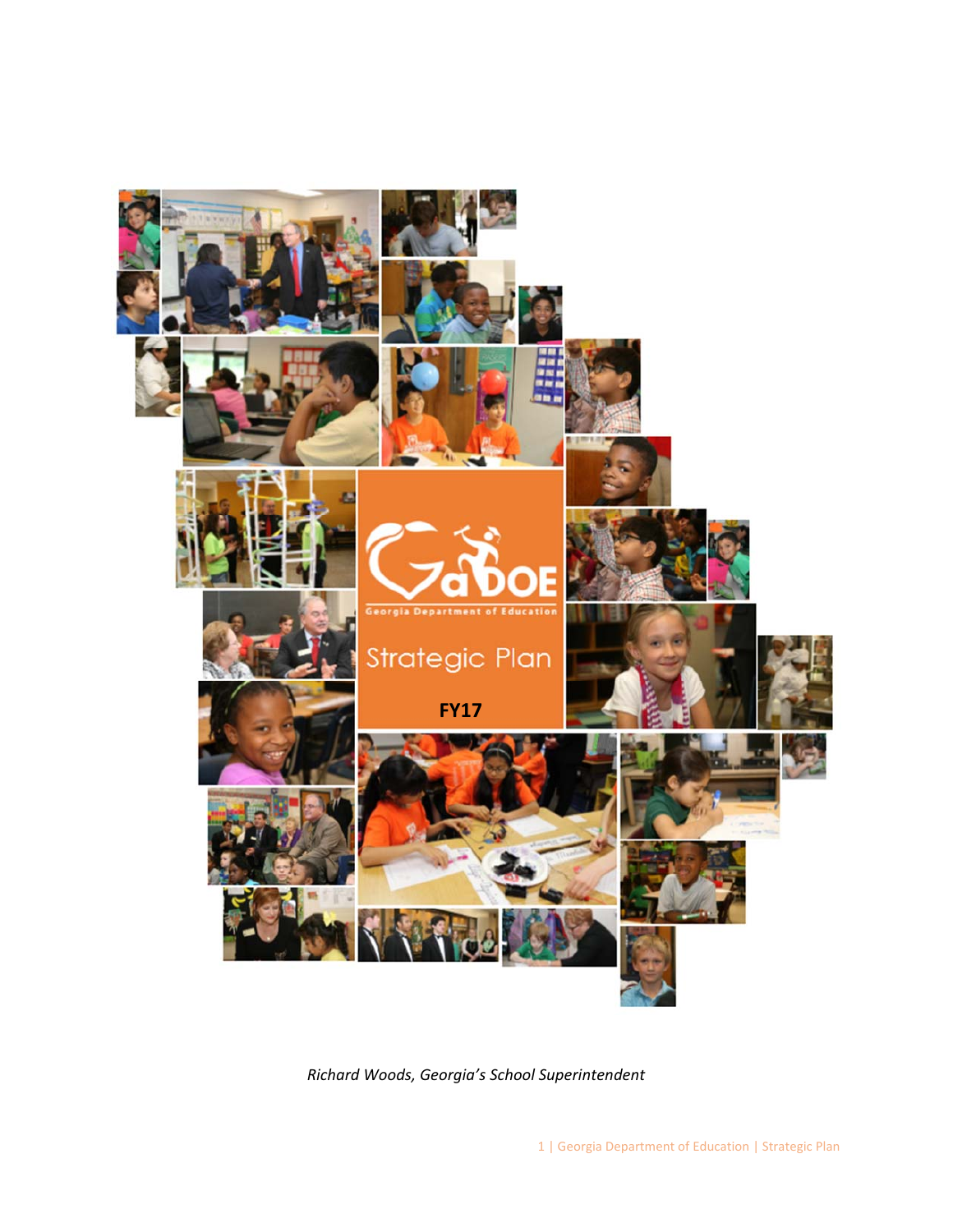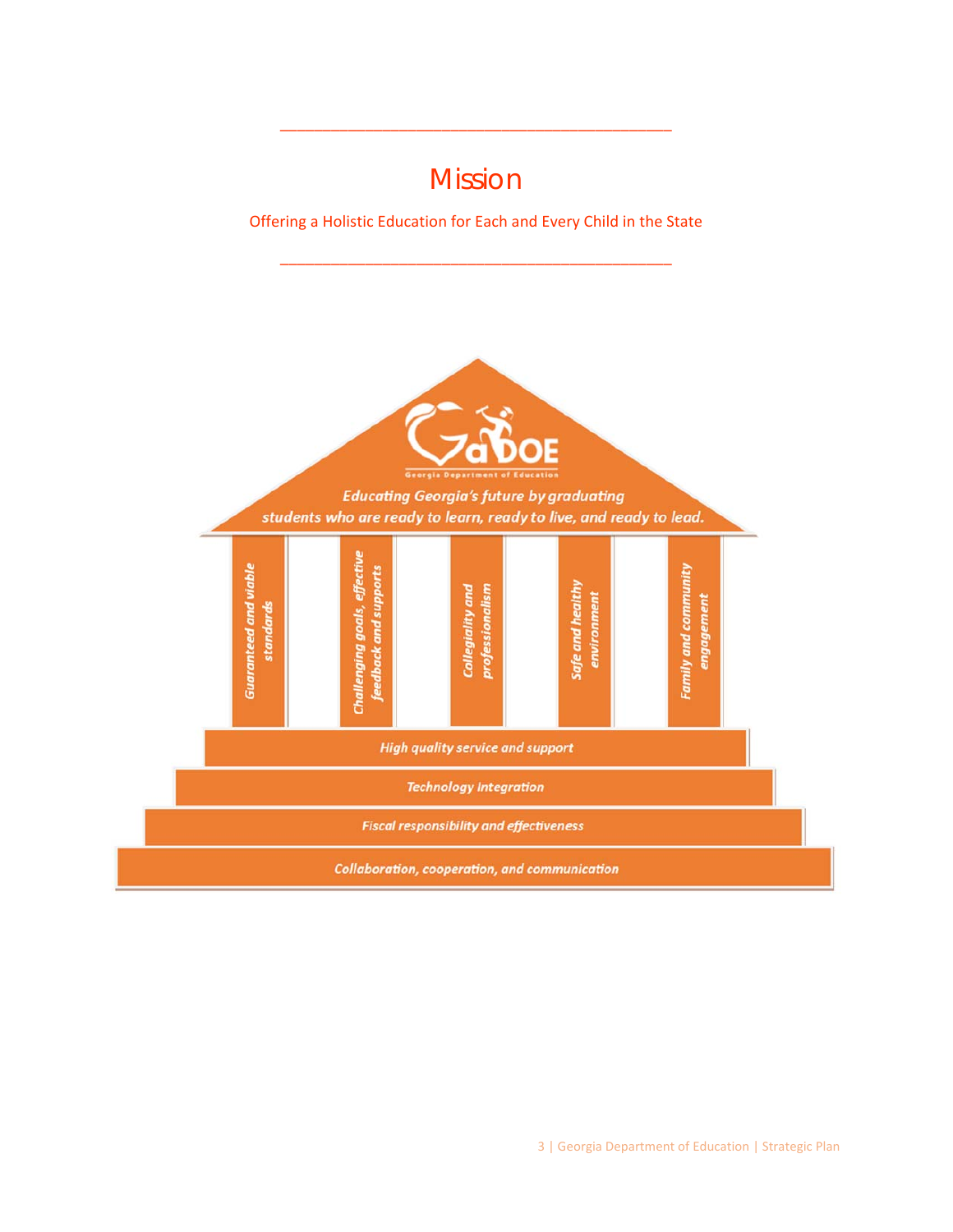# Vision

\_\_\_\_\_\_\_\_\_\_\_\_\_\_\_\_\_\_\_\_\_\_\_\_\_\_\_\_\_\_\_\_\_\_\_\_\_\_\_\_\_\_\_\_\_\_

\_\_\_\_\_\_\_\_\_\_\_\_\_\_\_\_\_\_\_\_\_\_\_\_\_\_\_\_\_\_\_\_\_\_\_\_\_\_\_\_\_\_\_\_\_\_

*Educating Georgia's future* by graduating students who are ready to learn, ready to live, and ready to lead.

Georgia is poised to become a national educational leader in pursuing and implementing child‐focused and classroom‐centered policies.

\_\_\_\_\_\_\_\_\_\_\_\_\_\_\_\_\_\_\_\_\_\_\_\_\_\_\_\_\_\_\_\_\_\_\_\_\_\_\_\_\_\_\_\_\_\_

For decades, the term *educational readiness* has focused narrowly on academic readiness alone. *No Child Left Behind* (NCLB) and the reforms that followed prompted states and schools to largely focus on math and English Language Arts (ELA) academic content. Resistance to this overly restrictive focus, coupled with a state waiver process from NCLB, led to the inclusion of other core content areas like science and social studies as part of the academic focus. With the passage of the Every Student Succeeds Act (ESSA), Georgia now has the flexibility to make education decisions for the whole child. We know teachers do not simply cover content. They teach students.

Although federal legislation has proven to be a catalyst for education reform throughout the nation, the rights and roles of students and teachers have been overshadowed by rapid implementation of new systems and mandates. In short, the federal role has narrowed Georgia's flexibility and authority in the area of public education and, thus, limited educators' ability to respond to local student needs. With an increase in collaboration at the state level and an emphasis on greater flexibility at the federal level, the Georgia Department of Education engages educators, school leaders, and other stakeholders to ensure that students in Georgia's public schools graduate *ready to learn, ready to live, and ready to lead.*

## **READY TO LEARN**

In contrast with NCLB's one‐size‐fits‐all mantra, which assumed every child would go to a four‐year college, Georgia has spearheaded efforts to provide multiple avenues for success via traditional colleges and universities, technical schools, apprenticeship programs, and military service. The passage of ESSA better aligns federal policy with the state's focus on providing multiple paths to students to achieve success. With flexibility and trust given to educational professionals, they can personalize learning by setting challenging goals as well as providing feedback and supports so each child can reach his or her fullest potential. By leveraging technology, using resources effectively and efficiently, implementing standards that focus on essential knowledge and concepts, promoting deep learning, affording teachers enough time to remediate or enrich instruction, and providing high quality service and support to Georgia's school leaders and teachers, our state can ensure that every child is *ready to learn*.

## **READY TO LIVE**

Georgia has the opportunity to expand the definition of readiness to include a more holistic approach to public education – one that provides fine arts opportunities, ensures safe and healthy learning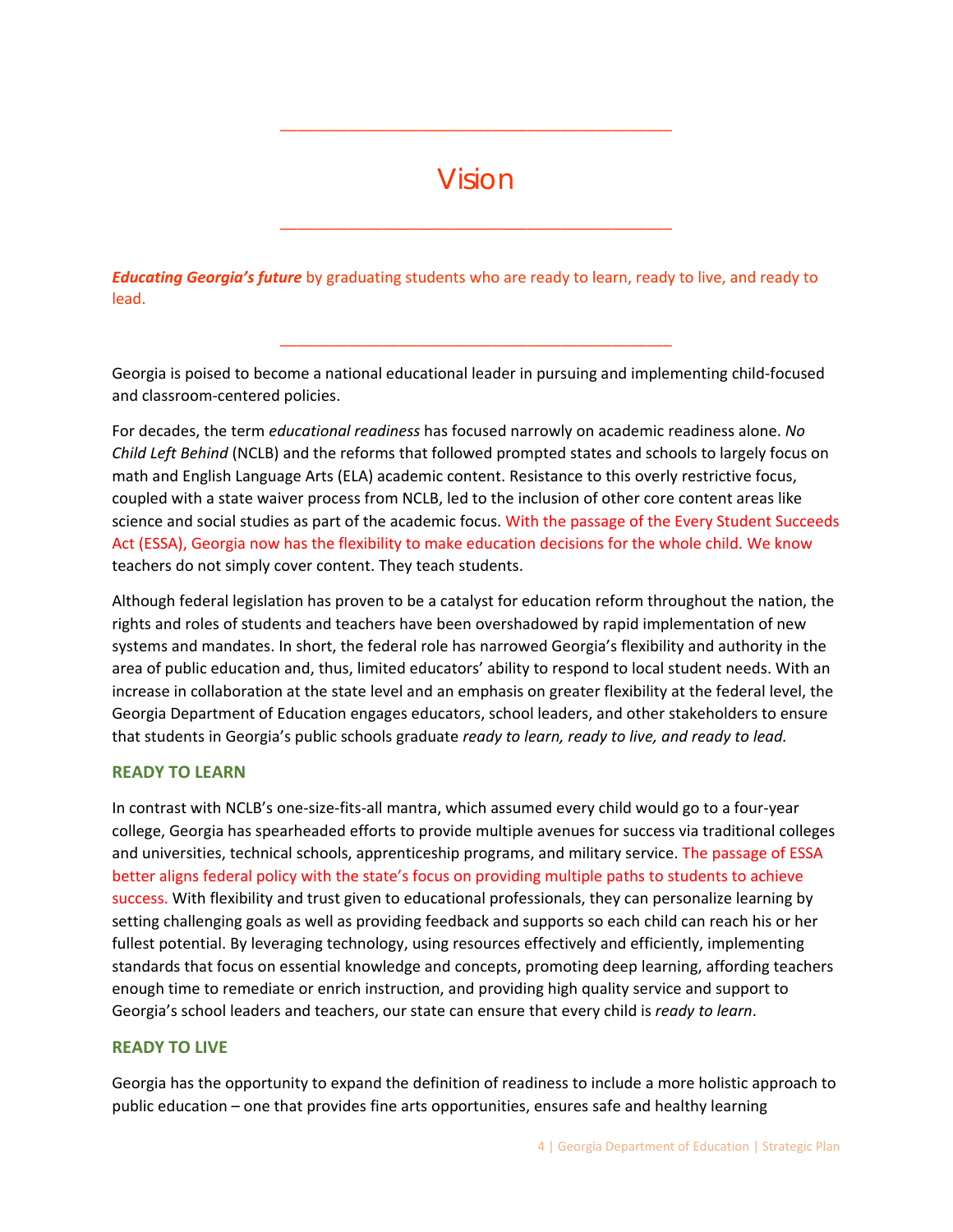environments, prioritizes relevant coursework, and allows stakeholders to become fully engaged. Education is about life. A high-quality education should provide learning opportunities, tools, and knowledge necessary for students to experience a high quality of life as they become adults. A strong foundation of the fundamentals in the early grades, coupled with a system that identifies and cultivates the strengths and passions of students in the later grades, is key to ensuring that every child graduates *ready to live*.

## **READY TO LEAD**

Whether in the business and professional world, the community, or a religious organization, life affords many opportunities to play a leadership role by serving others. True leadership encompasses attributes to which everyone should aspire. Leaders think critically, communicate and collaborate with others, display professionalism, act ethically, hold oneself accountable, and develop and carry out a compelling vision. Creating an education system that fosters soft skills, civic awareness, learning by doing, teamwork, innovative thinking, and real world relevance and application will ensure that every child acquires those attributes and is *ready to lead.*

The pursuit of a high-quality public education for every child is a responsibility – and an opportunity – we all share. It requires the collaborative work of state agencies, post-secondary institutions, nonprofit organizations, and civic groups. Together, this shared vision ensures a high standard of educational quality across the state of Georgia while giving rural, suburban, and urban communities the flexibility to meet their individual local needs.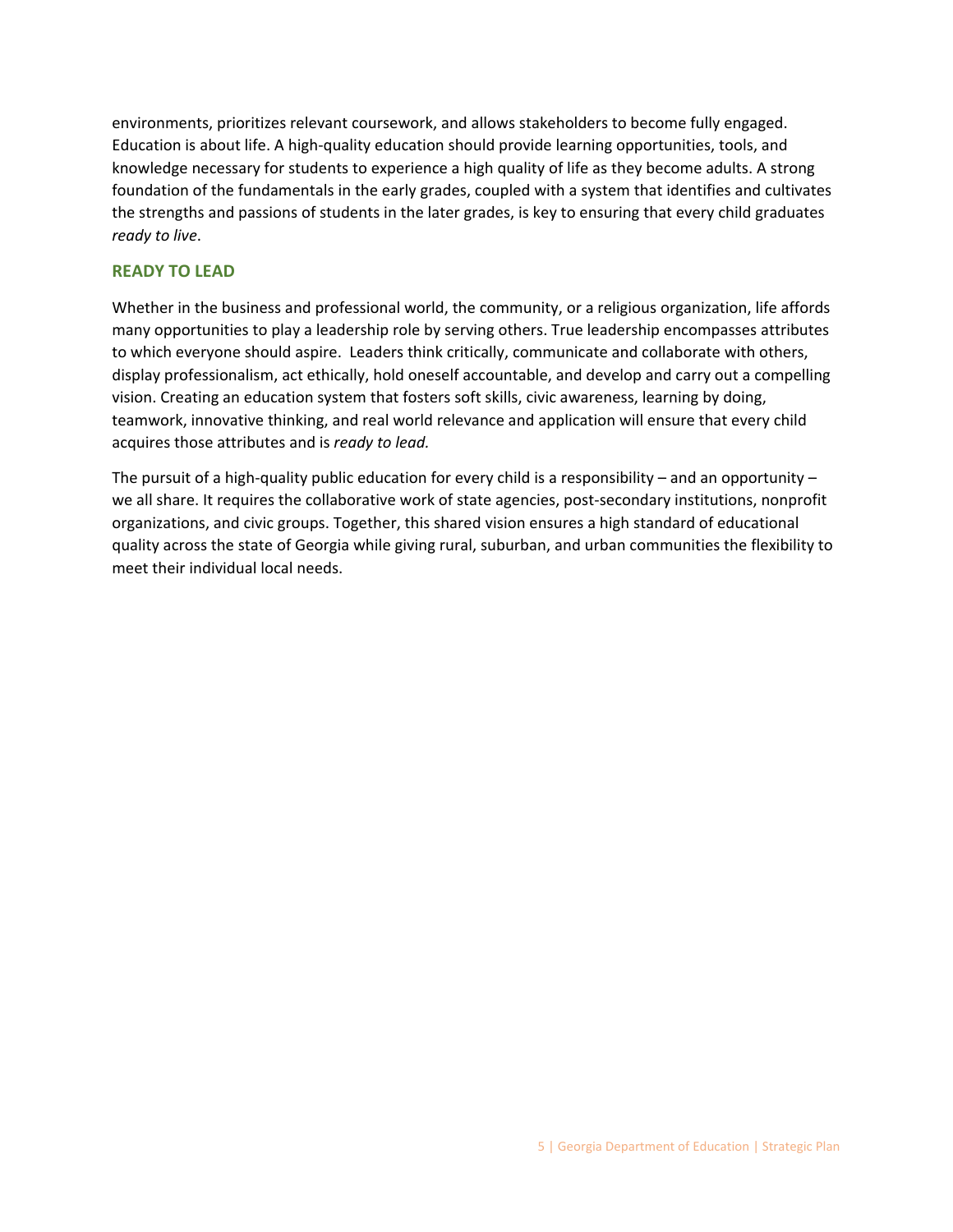

# Foundations

\_\_\_\_\_\_\_\_\_\_\_\_\_\_\_\_\_\_\_\_\_\_\_\_\_\_\_\_\_\_\_\_\_\_\_\_\_\_\_\_\_\_\_\_\_\_

\_\_\_\_\_\_\_\_\_\_\_\_\_\_\_\_\_\_\_\_\_\_\_\_\_\_\_\_\_\_\_\_\_\_\_\_\_\_\_\_\_\_\_\_\_\_

This strategic plan rests on core foundations that support on‐going improvements. The foundations listed here enable successful implementation of our strategic goals. These foundations are promoted and celebrated throughout all Divisions.

# **HIGH‐QUALITY SERVICE AND SUPPORT**

One of the foremost priorities of the Georgia Department of Education is to provide service and support to districts, school leaders, and teachers. We place an emphasis on the quality of resources, professional learning opportunities, and service over the quantity. A focus on streamlining processes and requirements placed on local school districts ensures more cohesion of state policy.

## **TECHNOLOGY INTEGRATION**

Our students deserve a  $21^{st}$  century education that equips them with the tools, knowledge, and talents to thrive in the modern society. Providing needed technological tools, infrastructure, and resources can increase the effectiveness of teachers and school leaders as well as the engagement of parents and students. Expanding the use of technology throughout the state enables the personalization of our education system.

## **FISCAL RESPONSIBILITY AND EFFECTIVENESS**

The Georgia Department of Education works to balance flexibility for school districts with accountability to taxpayers who support those districts. State‐level responsibilities for local school districts must be streamlined, and mechanisms must be in place to ensure greater transparency for stakeholders. At the Department level, greater collaboration and cooperation among divisions as well as partnerships with other state agencies, nonprofit organizations, civic groups, and business and industry must be adopted in order to grow capacity, maximize fiscal effectiveness, and ensure sustainability.

# **COLLABORATION, COOPERATION, AND COMMUNICATION**

The Georgia Department of Education is committed to championing child‐focused, classroom‐centered policies – and that's impossible to do without maintaining close, collaborative contact with the people who feel the impact of those policies. Our focus is to develop strong relationships with state agencies,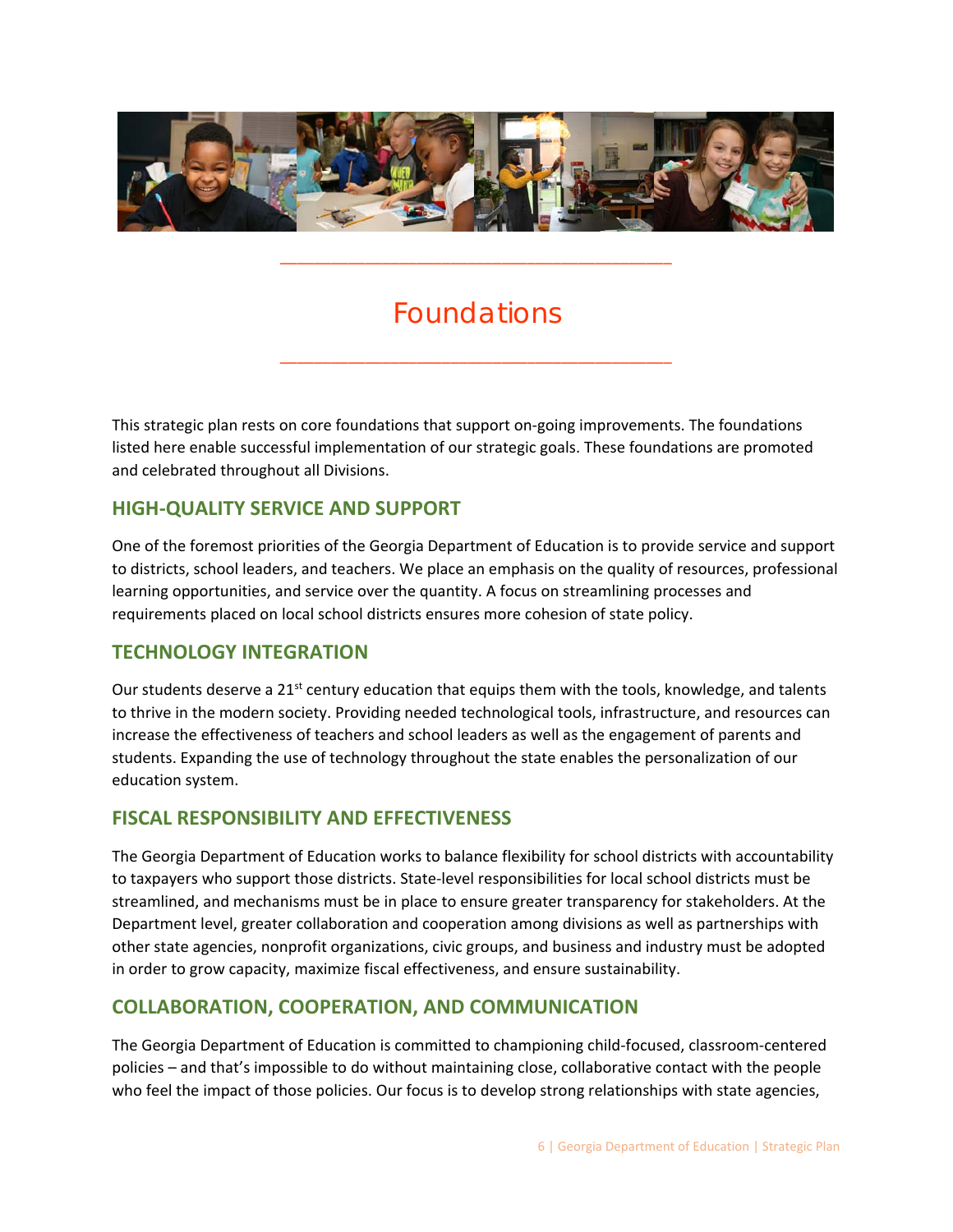post-secondary institutions, nonprofit organizations, civic groups, business and industry, and policymakers. Georgia's students and teachers are served best when we are responsive to their educational needs. Internally, structures and processes will continue to be developed and implemented to encourage greater collaboration and coordination among the Department's various divisions.